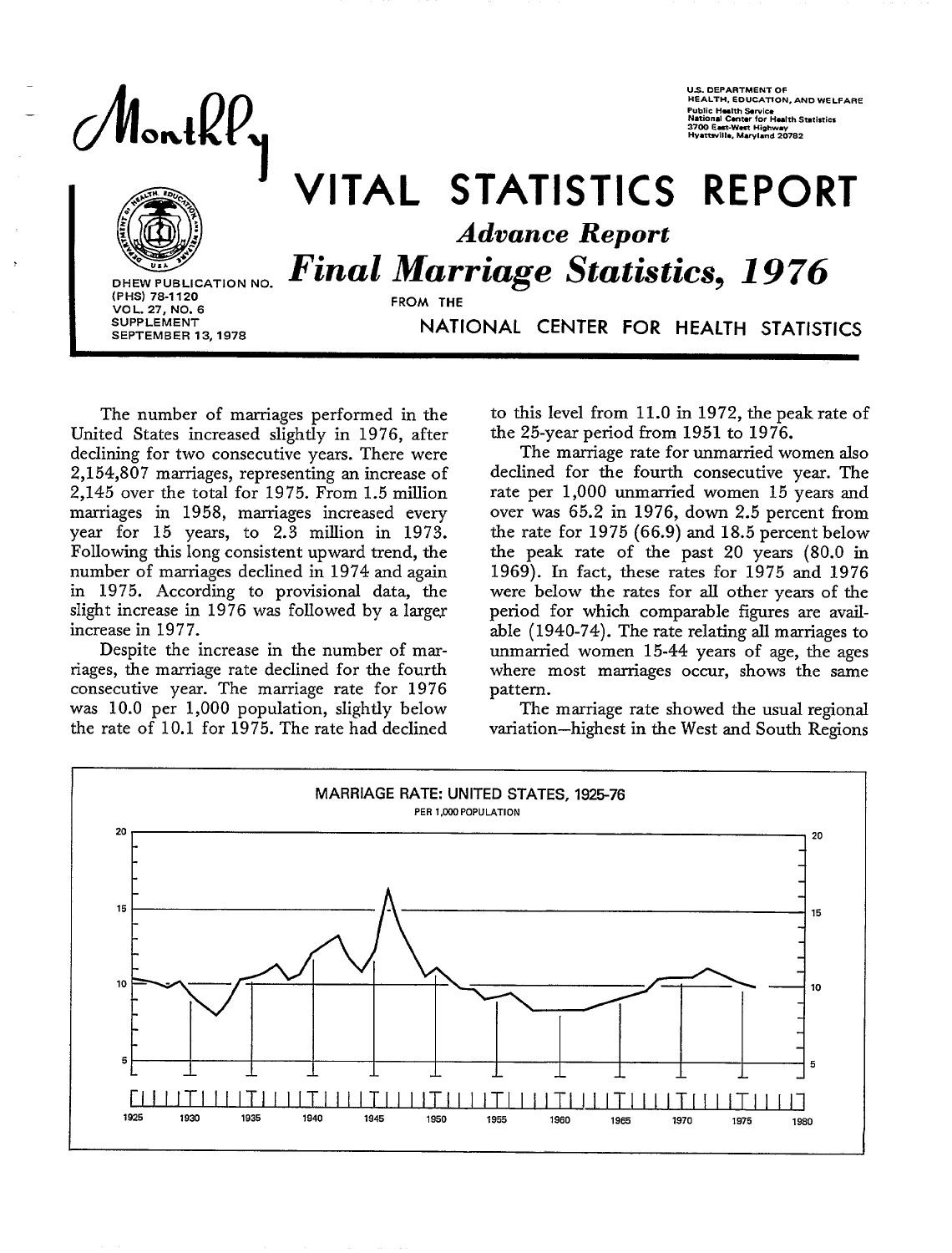and lowest in the Northeast Region. The rate was Iower in 1976 than in 1975 for three of the four regions-Northeast, North Central, and West. It increased slightly in the South Region.

Marriage rates by age, sex, and previous marital status are based on data from a sample of marriage certificates from the **marriage**registration area (MRA), which has been comprised of 41 States and the District of Columbia since 1971. Typically, the first marriage rate for women has been about one-fifth higher than that for men, while the remarriage rate for men has been more than 3 times the rate for women. Of all marital status groups, divorced men have had the highest rate of marriage and widowed women have had the lowest. In recent years the marriage rate for widowers has been more than 4 times the rate for widows, and the marriage rate for divorced men has been two-thirds greater than that for divorced women. This pattern of marriage continued to prevail in 1976.

Since 1971 a marked decline has occurred in the marriage rate for each marital status group. For both men and women, the rate of first marriage declined by 22 percent, from 67.9 per 1,000 single men in 1971 to 53.1 in 1976 and from 82.8 per 1,000 single women in 1971 to 64.8 in 1976. Among previously married persons, the remarriage rate declined most for divorced men (down 20 percent from 230.7 per 1,000 in 1971 to 185.0 in 1976) and least for widowers (down 12 percent from 42.5 in 1971 to 37.6 in 1976). In the same period, the remarriage rate declined by 16 percent for divorced women, from 132.8 per 1,000 to 111.3, and by 18 percent for widows, from 9.6 to 7.9.

In 1976 the first marriage rates for men and women under 30 continued the strong downward trend initiated in 1973. Similarly consistent declines in marriage rates have occurred over the last 4 years for divorced men and women in the age groups 25-44 and 45-64 years. The rates for divorced men and women under 25 years of age increased in 1976, reversing the previously downward trend for this age group. The rates in most other age, sex, marital status groups tended to fluctuate, with no discemable trends either up or down.

 $-$  :

In recent years, according to data from the MRA, notable changes have occurred in the distribution of marriages by previous marital status. Between 1971 and 1976 the proportion of marriages involving previously single brides declined from 76 to 69 percent, while the proportion involving single grooms declined from 75 to 67 percent. Over the same 6-year period, the proportion of persons marrying in the MRA who were previously divorced increased from 19 to 26 percent for women and from **21** to **29 per**cent for men. These figures assume that the martiages for which previous marital status was not stated were distributed the same as those for which it was stated.

The median age at first marriage increased in 1976 to 21.0 years for brides and 22.9 years for grooms. The median ages at first marriage remained almost constant from the midsixties to 1974, fluctuating very little around a median age of 20.5 years for brides and of 22.5 years for grooms. In contrast, as a result of the increasing \* proportion of remarrying persons who were previously divorced and therefore were generally younger than their widowed counterparts, the median age at remarriage continued the downward trend of the past decade.

Between 1971 and 1976 the median age of previously widowed brides rose from 51.8 to 53.0 years and that of previously widowed grooms rose from 59.1 to 60.0 years. Over the same 6-year period, the median age of previously divorced women decreased slightly, from 30.2 to 30.1 years, while that of previously divorced grooms declined from 34.1 to 33.7 years.

The statistics for the marriage-registration area presented in this report are based on sample data and consequently are subject to sampling variability as well as other sources of error. Further discussion of sampling variability appears in the Technical Notes.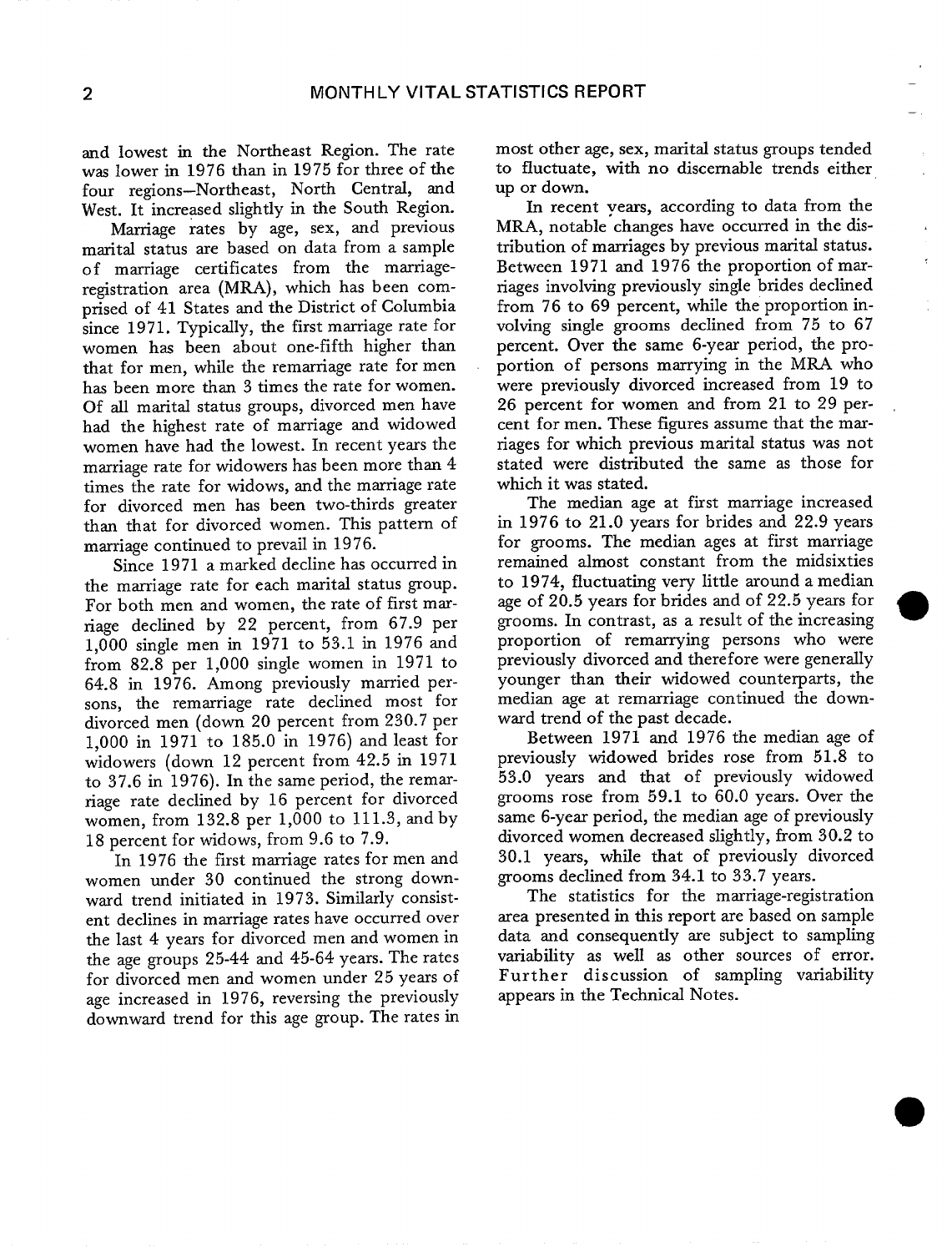### **MONTHLY VITAL STATISTICS REPORT**

### **Table 1. MARRIAGES** AND MARRIAGE RATES: UNITED STATES, 1958-76

[Data refer only to events occurring within the United States. Alaska included beginning 1959 and Hawaii beginning 1960]

|      |                  | Rate per $1.0001$ - |                                            |                                      |  |  |
|------|------------------|---------------------|--------------------------------------------|--------------------------------------|--|--|
| Year | <b>Marriages</b> | Total<br>population | Unmarried<br>women 15<br>years and<br>over | Unmarried<br>women<br>15-44<br>vears |  |  |
|      | 2,154,807        | 10.0                | 65.2                                       | 113.4                                |  |  |
|      | 2,152,662        | 10.1                | 66.9                                       | 118.5                                |  |  |
|      | 2,229,667        | 10.5                | 72.0                                       | 128.4                                |  |  |
|      | 2,284,108        | 10.9                | 76.0                                       | 137.3                                |  |  |
|      | 2,282,154        | 11.0                | 77.9                                       | 141.3                                |  |  |
|      | 2,190,481        | 10.6                | 76.2                                       | 138.9                                |  |  |
|      | 2,158,802        | 10.6                | 76.5                                       | 140.2                                |  |  |
|      | 2.145,000        | 10.6                | 80.0                                       | 149.1                                |  |  |
|      | 2.069,000        | 10.4                | 79.1                                       | 147.2                                |  |  |
|      | 1,927,000        | 9.7                 | 76.4                                       | 145.2                                |  |  |
|      | 1,857,000        | 9.5                 | 75.6                                       | 145.1                                |  |  |
|      | 1.800.000        | 9.3                 | 75.0                                       | 144.3                                |  |  |
|      | 1.725.000        | 9.0                 | 74.6                                       | 146.2                                |  |  |
|      | 1,654,000        | 8.8                 | 73.4                                       | 143.3                                |  |  |
|      | 1,577,000        | 8.5                 | 71.2                                       | 138.4                                |  |  |
|      | 1,548,000        | 8.5                 | 72.2                                       | 145.4                                |  |  |
|      | 1,523,000        | 8.5                 | 73.5                                       | 148.0                                |  |  |
|      | 1,494,000        | 8.5                 | 73.6                                       | 149.8                                |  |  |
|      | 1,451,000        | 8.4                 | 72.0                                       | 146.3                                |  |  |
|      |                  |                     |                                            |                                      |  |  |

<sup>1</sup> Data are based on population enumerated as of April 1 for 1960 and 1970 and estimated as of July 1 for all other years.

| <b>SYMBOLS</b>                              |     |
|---------------------------------------------|-----|
|                                             |     |
| Category not applicable———————————————————— |     |
|                                             |     |
| Quantity more than 0 but less than 0.05-    | ი ი |
| Figure does not meet standards of           | ÷   |

This report represents summary tabulations from the final marriage statistics for 1976. More detaiIed tabulations for 1976 will be published in Vital *Statistics of the United States, Volume 111–Mam"age and Divorce.* Prior to the publication of that volume, the National Center for Health Statistics will respond to requests for unpublished data whenever possible.

 $\overline{\phantom{a}}$  1  $\overline{\phantom{a}}$  1  $\overline{\phantom{a}}$  1  $\overline{\phantom{a}}$  1  $\overline{\phantom{a}}$  1  $\overline{\phantom{a}}$  1  $\overline{\phantom{a}}$  1  $\overline{\phantom{a}}$  1  $\overline{\phantom{a}}$  1  $\overline{\phantom{a}}$  1  $\overline{\phantom{a}}$  1  $\overline{\phantom{a}}$  1  $\overline{\phantom{a}}$  1  $\overline{\phantom{a}}$  1  $\overline{\phantom{a}}$  1  $\overline{\phantom{a}}$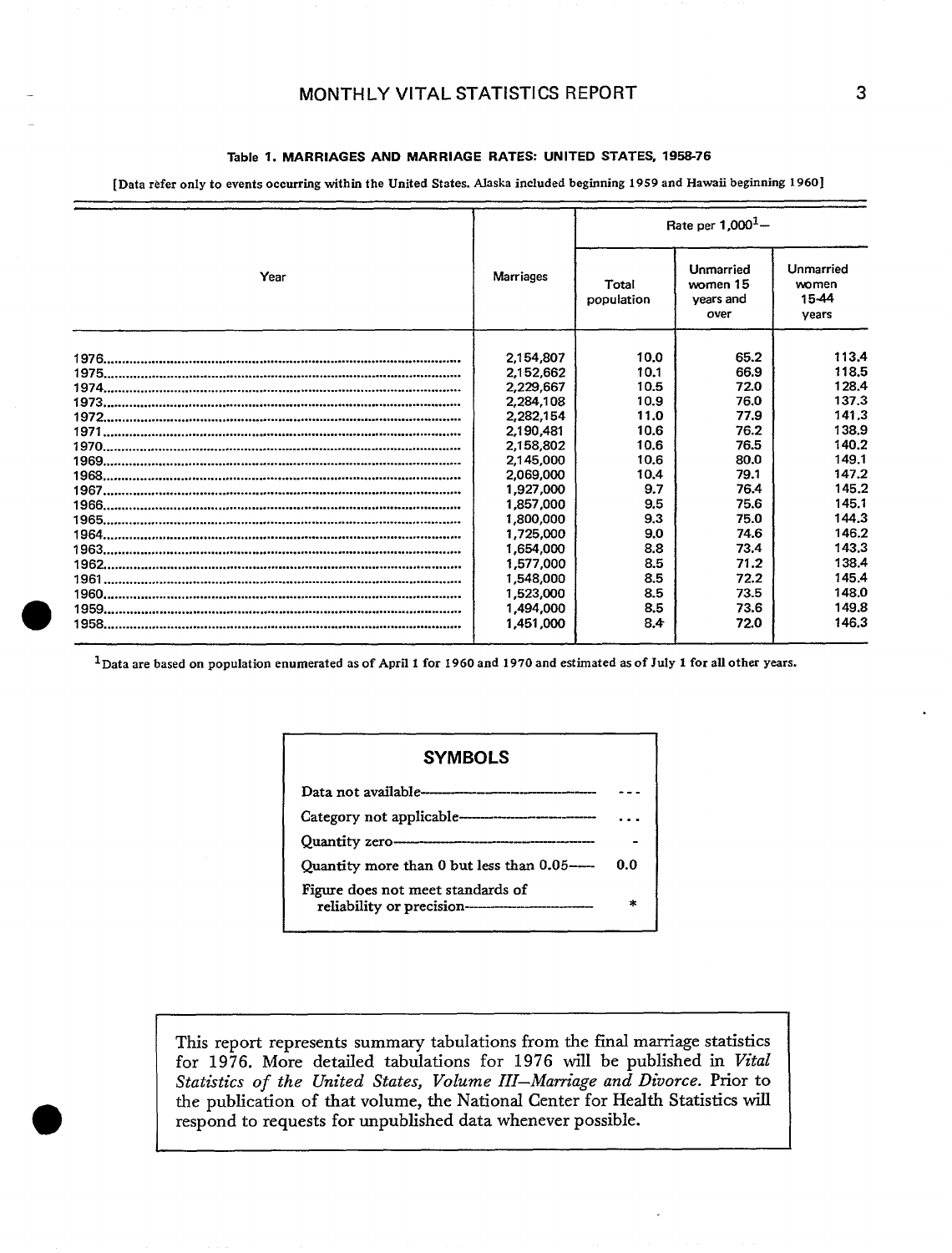#### Table 2. MARRIAGES AND MARRIAGE RATES: UNITED STATES, EACH REGION, DIVISION, AND STATE, 1974-76

### [By **place of occurrence. Data are counts of marriages performed except as noted. Rates per 1,000 population in each area, estimated as of July** 1]

| Region, division,                                                                  |                                                 | Number                                           | Rate                                             |                                   |                                   |                                   | Region, division,                                                                                |                                                                     | Number                                                             |                                                                     |                                                        | <b>Rate</b>                                           |                                                                    |
|------------------------------------------------------------------------------------|-------------------------------------------------|--------------------------------------------------|--------------------------------------------------|-----------------------------------|-----------------------------------|-----------------------------------|--------------------------------------------------------------------------------------------------|---------------------------------------------------------------------|--------------------------------------------------------------------|---------------------------------------------------------------------|--------------------------------------------------------|-------------------------------------------------------|--------------------------------------------------------------------|
| and State                                                                          | 1976                                            | 1975                                             | 1974                                             | 1976                              | 1975                              | 1974                              | and State                                                                                        | 1976                                                                | 1975                                                               | 1974                                                                | 1976                                                   | 1975                                                  | 1974                                                               |
| United States                                                                      | 2,154,807                                       | 2,152,662                                        | 2,229,667                                        | 10.0                              | 10.1                              | 10.5                              | West North Central:<br>Minnestoa                                                                 | 232,034                                                             | 32,261                                                             | 33.547                                                              | $^{25.1}$                                              | 8.2                                                   | 8.6                                                                |
| Northeast<br>North Central<br>South<br>West                                        | 374,297<br>544,351<br>792,837<br>443,322        | 384,186<br>549,356<br>776,727<br>442,393         | 402,521<br>574.059<br>803,369<br>449,718         | 7.6<br>9.4<br>11,5<br>11.5        | 7,8<br>9.5<br>11.4<br>11.7        | 8.1<br>10.0<br>12.0<br>12.1       | lowa<br>Missouri<br>North Dakota<br>South Dakota<br>Nebraska<br>Kansas                           | 25,727<br>51,070<br>5,650<br>10,781<br>13,431<br>23,559             | 25,616<br>50,147<br>5,993<br>11.074<br>13,087<br>23,767            | 27,209<br>51,434<br>5,905<br>11,928<br>13,873<br>24,491             | 9.0<br>10.7<br>8.8<br>15,7<br>8.6<br>10.2              | 8.9<br>10,5<br>9.4<br>16.2<br>8.5<br>10,5             | 9.5<br>10.8<br>9.3<br>17.5<br>9.0<br>10.8                          |
| Northeast:<br>New England<br>Middle Atlantic                                       | 95,596<br>278,701                               | 96,761<br>287,425                                | 101,397<br>301,124                               | 7,8<br>7.5                        | 7.9<br>7.7                        | 8.3<br>8.1                        | <b>South Atlantic:</b><br>Delaware<br>Maryland<br>District of<br>Columbia                        | 3,943<br>44,616<br>4,611                                            | 3,944<br>44,776<br>4,911                                           | 4,143<br>47,013<br>5,271                                            | 6.8<br>10.8<br>6.6                                     | 6.8<br>10,9<br>6.9                                    | 7.2<br>11.5<br>7.3                                                 |
| North Central:<br>East North Central<br>West North Central.                        | 382,099<br>162,252                              | 387,411<br>161,945                               | 405,672<br>168,387                               | 9.3<br>9.7                        | 9.5<br>9.7                        | 9.9<br>10,1                       | Virginia<br>West Virginia<br>North Carolina<br>South Carolina                                    | 56,469<br>17,229<br>42,475<br>50,698                                | 54,688<br>17,041<br>42,310<br>50,249                               | 56,617<br>17,409<br>45,015<br>52,996                                | 11.2<br>9.5<br>7,8<br>17.8                             | 11.0<br>9.5<br>7.8<br>17,8                            | 11.5<br>9.7<br>8.4<br>19.0                                         |
| South:<br>South Atlantic<br>East South Central<br>West South Central.              | 372,134<br>159,488<br>261,215                   | 366,591<br>155,226<br>254,910                    | 385,457<br>161,830<br>1256,082                   | 10.9<br>11.7<br>12.3              | 10.9<br>11.5<br>12.2              | 11.6<br>12.1<br>-12.4             | Georgia<br>Florida<br>East South Central:<br>Kentucky                                            | 65,950<br>86,143<br>32.931                                          | 63,245<br>85,427<br>32,068                                         | 66,656<br>90,337<br>32,800                                          | 13.3<br>10.2<br>9.6                                    | 12,8<br>10.2<br>9.4                                   | 13.7<br>11,2<br>9.8                                                |
| West:<br>Mountain<br>Pacific                                                       | 216,208<br>227,114                              | 212,045<br>230,348                               | 213,654<br>236,064                               | 22.0<br>7.9                       | 22.0<br>8.2                       | 22.7<br>8.5                       | Tennessee<br>Alabama<br>Mississippi                                                              | 53.270<br>46,515<br>26,772                                          | 51,530<br>45,349<br>26,279                                         | 54,606<br>46,811<br>27,613                                          | 12.6<br>12.7<br>11,4                                   | 12.3<br>12,5<br>11,2                                  | 13.2<br>13.1<br>11.9                                               |
| New England:<br>Maine<br>New Hampshire<br>Vermont<br>Massachusetts<br>Rhode Island | 11,302<br>8,550<br>4,396<br>41,501<br>6,905     | 11,190<br>8,831<br>4.553<br>42,103<br>6,695      | 11,546<br>9,239<br>4,652<br>44,243<br>7,255      | 10.6<br>10.4<br>9.2<br>7.1<br>7,4 | 10.6<br>10.8<br>9.7<br>7.2<br>7.2 | 11.0<br>11.4<br>9.9<br>7.6<br>7,7 | <b>West South Central:</b><br>Arkansas<br>Louisiana<br>Oklahoma<br>Texas<br>Mountain:<br>Montana | 24,913<br>37,999<br>40,983<br>157,320<br>7,390                      | 24,337<br>37,309<br>40,110<br>153,154<br>7.331                     | 124,735<br>38,185<br>40,160<br>153,002<br>7.741                     | 11.8<br>9,9<br>14.8<br>12.6<br>9.8                     | 11.5<br>9.8<br>14.8<br>12.5<br>9,8                    | 112.0<br>10.1<br>14.8<br>12.7<br>10.5                              |
| Connecticut<br>Middle Atlantic:<br>New York<br>New Jersey<br>Pennsylvania          | 22,942<br>136,968<br>51,291<br>90,442           | 23,389<br>142.752<br>53,008<br>91,665            | 24,462<br>148,012<br>56,449<br>96.663            | 7.4<br>7.6<br>7.0<br>7.6          | 7.6<br>7.9<br>7.2<br>7.8          | 7.9<br>8.2<br>7.7<br>8.2          | Idaho<br>Wyoming<br>Colorado<br>New Mexico<br>Arizona<br>Utah<br>Nevada                          | 13,104<br>5,862<br>28,601<br>15,616<br>26.534<br>14,693<br>4104,408 | 12,688<br>5,649<br>27,565<br>15,790<br>26,558<br>14,905<br>101,559 | 12,489<br>6,048<br>25,999<br>15,886<br>327,038<br>15,166<br>103,287 | 15.8<br>15.0<br>11.1<br>13.4<br>11.7<br>12.0<br>4171.2 | 15.5<br>15,1<br>10,9<br>13.8<br>11.9<br>12.4<br>171.6 | 15.6<br>16.8<br>10.4<br>14.2<br><sup>3</sup> 12.6<br>12.9<br>180.3 |
| East North Central:<br>Ohio<br>Indiana<br>Illinois<br>Michigan<br>Wisconsin        | 96,776<br>55,699<br>110,847<br>82,753<br>36,024 | 101,135<br>56,075<br>111,459<br>82,856<br>35,886 | 102,458<br>60,524<br>116,419<br>88,023<br>38,248 | 9.1<br>10.5<br>9.9<br>9.1<br>7.8  | 9.4<br>10.6<br>10.0<br>9.0<br>7.8 | 9.5<br>11.4<br>10.5<br>9.7<br>8.4 | Pacific:<br>Washington<br>Oregon<br>California <sup>5</sup><br>Alaska<br>Hawaii                  | 41,986<br>19,182<br>151,284<br>4,893<br>9,769                       | 41,807<br>19,322<br>154,812<br>4,734<br>9,673                      | 41.577<br>20,002<br>160,887<br>3,949<br>9,649                       | 11.6<br>8,2<br>7.0<br>12.8<br>11.0                     | 11.8<br>8,4<br>7.3<br>13.4<br>11.2                    | 12.0<br>8.8<br>7,7<br>11.7<br>11.4                                 |

.

 $\bullet$ 

<sup>4</sup>Data are incomplete.<br><sup>2</sup>Data are estimated.<br><sup>3</sup>Marriage licenses issued.<br><sup>4</sup>Marriage licenses issued.<br><sup>5</sup>Data exclude 10,555 nonlicensed marriages registered in 1974; 19,061 registered in 1975; and 30,125 registered in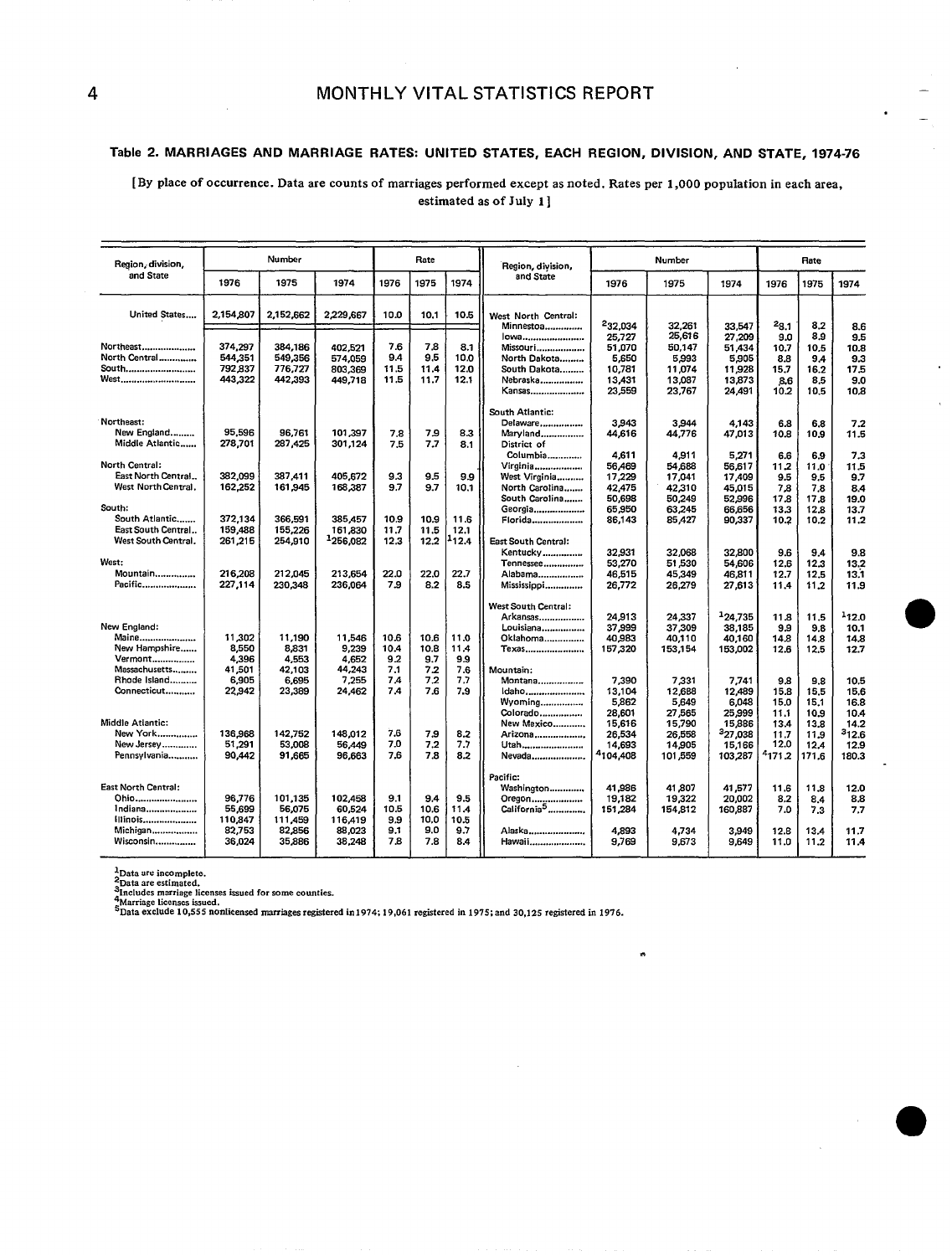### — **MONTHLY VITAL STATISTICS REPORT**

#### **Table 3. MARRIAGES AND MARRIAGE RATES BY AGE AND PREVIOUS MARITAL STATUS OF WOMEN AND MEN: MARRIAGE-REGISTRATION AREA,l 1975-76**

**[BY place of occurrence. Based on sample data. Rates per 1,000 population in specified group, estimated as of July 1 of each year. F~ures for age not stated are distributed]** 

|                                 |                                                                                                | Women                                                                                          |                                                                              |                                                                          | Men                                                                                           |                                                                                               |                                                                          |                                                                          |  |  |
|---------------------------------|------------------------------------------------------------------------------------------------|------------------------------------------------------------------------------------------------|------------------------------------------------------------------------------|--------------------------------------------------------------------------|-----------------------------------------------------------------------------------------------|-----------------------------------------------------------------------------------------------|--------------------------------------------------------------------------|--------------------------------------------------------------------------|--|--|
| Age and previous marital status |                                                                                                | Number                                                                                         | Rate <sup>2</sup>                                                            |                                                                          |                                                                                               | Number                                                                                        | Rate <sup>2</sup>                                                        |                                                                          |  |  |
|                                 | 1976                                                                                           | 1975                                                                                           | 1976                                                                         | 1975                                                                     | 1976                                                                                          | 1975                                                                                          | 1976                                                                     | 1975                                                                     |  |  |
| <b>ALL MARRIAGES</b>            |                                                                                                |                                                                                                |                                                                              |                                                                          |                                                                                               |                                                                                               |                                                                          |                                                                          |  |  |
|                                 | 1,706,628                                                                                      | 1,718,641                                                                                      | 55.1                                                                         | 56.9                                                                     | 1,706,628                                                                                     | 1,718,641                                                                                     | 66.6                                                                     | 68.8                                                                     |  |  |
| <b>FIRST MARRIAGES</b>          | 142,059<br>324,033<br>621,975<br>501,343<br>263,086<br>120,182<br>118,075<br>100,773<br>16,445 | 156,999<br>344,006<br>620,230<br>478,013<br>247,719<br>114,370<br>115,924<br>102,389<br>17,004 | 20.3<br>110.1<br>148.2<br>109.2<br>143.3<br>114.1<br>69.4<br>20.8<br>$2.2\,$ | 22.3<br>119.6<br>157.5<br>113.5<br>152.7<br>114.1<br>73.0<br>20.6<br>2.4 | 23,938<br>179,431<br>651,843<br>682,036<br>361,335<br>163,405<br>157,296<br>137,844<br>31,536 | 26,073<br>196,941<br>667,434<br>657,129<br>348,971<br>155,645<br>152,513<br>139,014<br>32,050 | 3.2<br>52.4<br>121.5<br>141.2<br>156.0<br>143.0<br>114.8<br>53.7<br>15.6 | 3.5<br>58.5<br>129.6<br>146.3<br>168.1<br>145.6<br>113.4<br>52.7<br>16.8 |  |  |
|                                 | 1,162,528                                                                                      | 1,190,562                                                                                      | 64.8                                                                         | 68.1                                                                     | 1,132,320                                                                                     | 1,169,029                                                                                     | 53.1                                                                     | 56.0                                                                     |  |  |
|                                 | 138,399<br>307,282<br>521,199<br>185,277<br>135,086<br>31,855<br>18.336<br>9,440<br>931        | 152,757<br>328,460<br>524,501<br>174,219<br>126,243<br>30,950<br>17,026<br>9,667<br>958        | 19.8<br>105.1<br>133.4<br>81.8<br>109.1<br>67.2<br>30.0<br>9.3<br>1.1        | 21.7<br>115.0<br>143,8<br>81.7<br>114.6<br>62.4<br>31.8<br>9.2<br>1.2    | 23,494<br>174,664<br>591,069<br>327,089<br>237,833<br>58,706<br>30,550<br>14,415<br>1,589     | 25,601<br>193,042<br>610,682<br>321,926<br>232,833<br>58,561<br>30,532<br>16,305<br>1,473     | 3.2<br>51.0<br>113.0<br>91.7<br>119.8<br>72.8<br>39.3<br>12.4<br>3.1     | 3.4<br>57.4<br>121.7<br>96.7<br>132.3<br>78.2<br>37.2<br>13.0<br>3.0     |  |  |
| <b>REMARRIAGES</b>              | 518,140                                                                                        | 509.643                                                                                        | 39.7                                                                         | 40.1                                                                     | 549,665                                                                                       | 532,998                                                                                       | 127.6                                                                    | 129.8                                                                    |  |  |
|                                 | 12,214<br>90,292<br>310,023<br>124,389<br>86,987<br>98.647<br>90,303<br>15,308                 | 13,356<br>87,727<br>300,393<br>119,266<br>82,842<br>98.285<br>92,186<br>15,981                 | 3324.4<br>133.2<br>208.0<br>150.2<br>86.0<br>23.5<br>2.3                     | <sup>3</sup> 319.9<br>144.5<br>229.4<br>163.7<br>93.5<br>23.5<br>2.5     | 1,744<br>49.753<br>346,664<br>118,486<br>102,869<br>125,309<br>121,971<br>29,533              | 1,830<br>48,687<br>329,808<br>112,639<br>96,045<br>121,124<br>122,206<br>30,467               | 3384.3<br>274.5<br>358.0<br>305.2<br>211.7<br>86.8<br>19.6               | <sup>3</sup> 371.4<br>284.1<br>356.5<br>300.1<br>231.2<br>88.0<br>21.5   |  |  |
| Previously widowed <sup>4</sup> | 64,357<br>2,220<br>16,422                                                                      | 67,906<br>2,554<br>18,687                                                                      | 7.9<br>556.0                                                                 | 8.3<br>¥<br>561.7                                                        | 57,955<br>423<br>8,783                                                                        | 62,343<br>494<br>9,730                                                                        | 37.6<br><sup>5</sup> 204.6                                               | 40.4<br>5173.3                                                           |  |  |
|                                 | 34,110<br>11,605                                                                               | 35,200<br>11,465                                                                               | 15.2<br>2.1                                                                  | 14.9<br>2.1                                                              | 28,605<br>20,144                                                                              | 31,779<br>20,340                                                                              | 68.9<br>18.6                                                             | 71.4<br>19.5                                                             |  |  |

**See footnotes at end of table.** 

 $\bullet$ 

—

 $\bullet$ 

5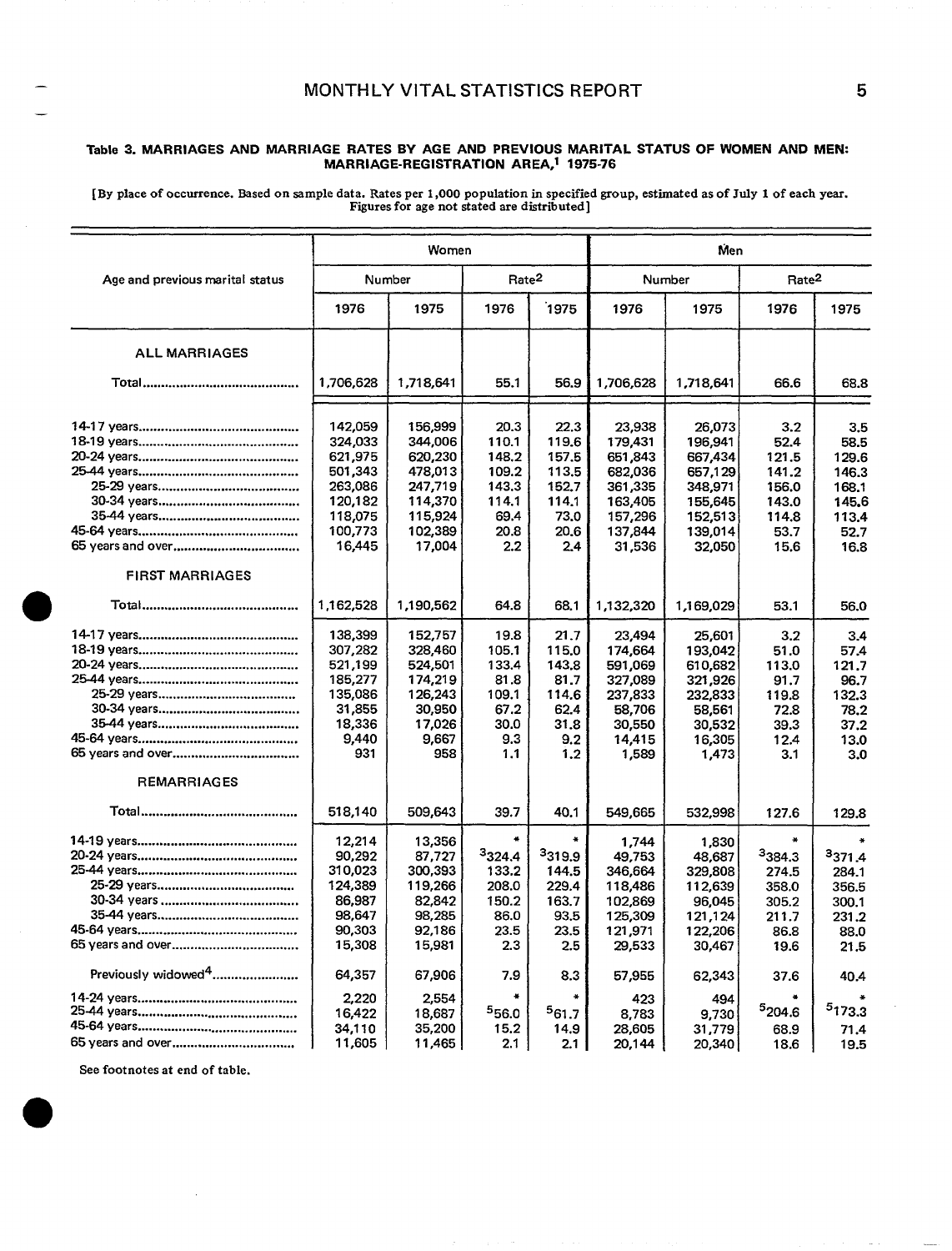#### Table 3. MARRIAGES ANO MARRIAGE RATES BY AGE AND PREVIOUS MARITAL STATUS OF WOMEN AND MEN: MARRIAGE-REGISTRATION AREA,<sup>1</sup>1975-76-Con.

[By place of occurrence. Based on sample data. Rates per 1,000 population in specified group, estimated as of July 1 of each year. **Figures for age not stated are distributed** 

|                                                |         | Women         |                   |          | Men     |               |                   |          |  |
|------------------------------------------------|---------|---------------|-------------------|----------|---------|---------------|-------------------|----------|--|
| Age and previous marital status                |         | <b>Number</b> | Rate <sup>2</sup> |          |         | <b>Number</b> | Rate <sup>2</sup> |          |  |
|                                                | 1976    | 1975          | 1976              | 1975     | 1976    | 1975          | 1976              | 1975     |  |
| REMARRIAGES-con.                               |         |               |                   |          |         |               |                   |          |  |
| Previously divorced <sup>4</sup>               | 377,388 | 365,237       | 111.3             | 117.2    | 410,988 | 391,453       | 185.0             | 189.8    |  |
|                                                | 10,300  | 10,711        |                   |          | 1,403   | 1,530         |                   |          |  |
|                                                | 74,218  | 71.425        | 3339.4            | 3319.6   | 41,301  | 39,341        | 3391.8            | 3368.2   |  |
|                                                | 248,079 | 236,641       | 144.0             | 158.6    | 286,988 | 270,692       | 270.2             | 278.2    |  |
|                                                | 42,889  | 43.998        | 37.5              | 40.1     | 75,368  | 73,855        | 91.5              | 94.0     |  |
|                                                | 1,902   | 2,462         | 6.9               | 9.1      | 5.928   | 6,035         | 26.1              | 31.4     |  |
| Not stated if widowed or divorced <sup>b</sup> | 76.395  | 76,500        | $\cdots$          | $\cdots$ | 80,722  | 79,202        | $\cdots$          | $\cdots$ |  |
| NOT STATED IF PREVIOUSLY                       | 25,960  | 18,436        | $\sim$ $\sim$     | $\cdots$ | 24,643  | 16,614        | $\cdots$          | $\cdots$ |  |

<sup>1</sup>In 1975 and 1976 the MRA consisted of the District of Columbia and all the States in the Union except 9; Arizona, Arkansas, **Colorado, Nevada, New Mexico,** North Dakota, Okfaborna, Texas, and Washington. It covered around 80 **percent of the marriages reg** sted in the United States. Sampling errors of estimates for the MRA appear in the Technical Notes.<br><sup>2</sup> Base populations exclude persons under 14 years of age. Rates for all marriages are based on the unmarried population:

marriages, on the never-married population; and for remarriages, on the widowed and divorced populations.<br><sup>3</sup>Rates are shown for ages 14-24 years.

**4Data exclude remarriages 14-24 years.**<br> **4Data exclude remarriages in Michigan, Ohio, and South Carolina.**<br> **5Rates are shown for ages 14-44 years.** 

**6** Data include all remarriages in Michigan, Ohio, and South Carolina.

**7 Figures are included in all marriages.** 

### Table 4. MEDIAN AGES OF BRIDE AND GROOM BY PREVIOUS MARITAL STATUS, 1963-76

| Year |              | Median age of bride |            | Median age of groom |                   |            |  |
|------|--------------|---------------------|------------|---------------------|-------------------|------------|--|
|      | <b>Total</b> | First<br>marriage   | Remarriage | Total               | First<br>marriage | Remarriage |  |
|      | 22.7         | 21.0                | 31.7       | 25.0                | 22.9              | 35.1       |  |
|      | 22.4         | 20.8                | 32.0       | 24.7                | 22.7              | 35.5       |  |
|      | 22.0         | 20.6                | 32.1       | 24.2                | 22.5              | 35.7       |  |
|      | 21.9         | 20.6                | 32.3       | 24.1                | 22.5              | 36.3       |  |
|      | 21.7         | 20.5                | 32.8       | 23.8                | 22.4              | 36.5       |  |
|      | 21.7         | 20.5                | 32.9       | 23.7                | 22.5              | 36.9       |  |
|      | 21.7         | 20.6                | 33.3       | 23.6                | 22.5              | 37.5       |  |
|      | 21.6         | 20.6                | 33.8       | 23.5                | 22.4              | 38.2       |  |
|      | 21.5         | 20.6                | 33.8       | 23.6                | 22.4              | 38.3       |  |
|      | 21.4         | 20.5                | 35.0       | 23.8                | 22.6              | 39.1       |  |
|      | 21.5         | 20.3                | 35.2       | 23.8                | 22.6              | 39.2       |  |
|      | 21.4         | 20.4                | 35.5       | 23.6                | 22.5              | 39.6       |  |
|      | 21.4         | 20.4                | 35.6       | 23.6                | 22.4              | 39.7       |  |
|      | 21.3         | 20.3                | 35.6       | 23.7                | 22.5              | 39.8       |  |

T